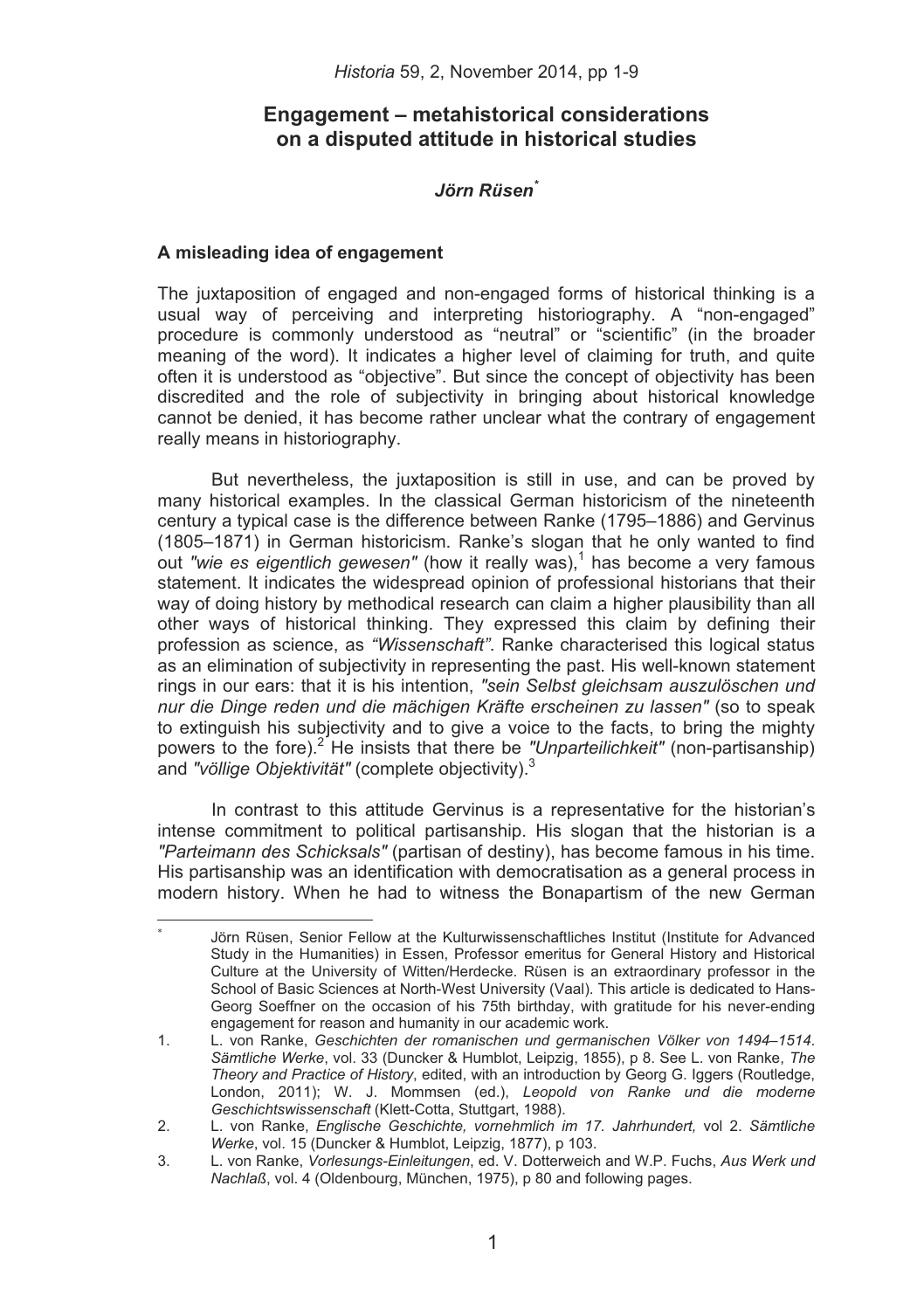Reich in 1871, which did not fulfill his hopes for a democratic German national state, he felt personally devastated: *"als ob mir alle Wurzelfasern meiner vaterländischen Existenz abgeschnitten oder ausgerissen wären"* (as if all roots of my national existence were cut off or pulled out). $<sup>4</sup>$  This example shows that</sup> engagement has existential roots and consequences. Gervinus was aware of this, and his contemporary colleagues were aware of this too, but this existential factor reaches deeply into the unconscious regions, where it is much more difficult to identify and criticise it.

Another example is the controversy between Hans-Ulrich Wehler and Thomas Nipperdey about Wehler's book, *Das Deutsche Kaiserreich*. 5 One of the main points of Nipperdey's criticism is Wehler's thesis that historical studies have to be committed to a set of norms. He ascribed a task to historical studies:

*die emanzipatorische Aufgabe … ideologiekritisch den Nebel mitgeschleppter Legenden zu durchstoßen und stereotype Missverständnisse aufzulösen, die Folgen von getroffenen oder die sozialen Kosten von unterlassenen Entscheidungen scharf herauszuarbeiten und somit für unsere Lebenspraxis die Chancen rationaler Orientierung zu vermehren, sie in einen Horizont sorgfältig überprüfter historischer Erfahrungen einzubetten* (the emancipatory task, to break through the fog of inherited legends in an ideological-critical way, to dissolve stereotypical misunderstandings, to precisely carve out the effects of realised decisions or the social costs of omitted ones, and therefore to augment the chances of rational orientation for our practical lives, embedding them in a horizon of carefully checked historical experiences).<sup>6</sup>

Wehler tried to realise this task and by doing so, he stirred up a debate among German scholars. Against this political commitment Nipperdey defended the academic ethics of objectivity.<sup>7</sup>

Both examples show the same strategy of academic discourse: commitment is understood as running against basic rules of academic neutrality; against this neutrality the idea is upheld that history is based on normative presuppositions, and that academic historiography has a normative function of cultural orientation.

------------------------------------------------

4. Letter to Manuel, 1 April 1867, cited in J.F. Wagner, "Gervinus über die Einigung Deutschlands, Briefe aus den Jahren 1866–187", in *Zeitschrift für die Geschichte des Oberrheins*, 82, 1973, p 376. See also J. Rüsen, "Der Historiker als Parteimann des Schicksal: Georg Gottfried Gervinus", in J. Rüsen, *Konfigurationen des Historismus. Studien zur deutschen Wissenschaftskultur* (Suhrkamp, Frankfurt am Main, 1993), pp 157– 225; G. Hübinger, "Georg Gottfried Gervinus: Geschichtsdenken zwischen Wissenschaft, Publizistik und Politik im 19. Jh.", in *Archiv für Hessische Geschichte und Altertumskunde*, 45, 1987, pp 271–292; G. Hübinger, *Georg Gottfried Gervinus. Historisches Urteil und Politische Kritik* (Vandenhoeck & Ruprecht, Göttingen, 1984); J.F. Wagner, *Germany's 19th Century Cassandra: The Liberal Federalist Georg Gottfried Gervinus* (Lang, New York, 1995); A.A. Assis, *What is History For? Johann Gustav Droysen and the Functions of Historiography* (Berghahn Books, New York, 2014), especially p 159 and following pages.

<sup>5.</sup> H-U. Wehler, *Das Deutsche Kaiserreich 1871–1918* (Vandenhoeck & Ruprecht, Göttingen, 1973); T. Nipperdey, "Wehlers 'Kaiserreich': Eine kritische Auseinandersetzung", in *Geschichte und Gesellschaft,* 1, 1975, pp 539–560.

<sup>6.</sup> Wehler, *Das Deutsche Kaiserreich*, p 12.

<sup>7.</sup> T. Nipperdey, *Kann Geschichte objektiv sein?,* first published 1979, reprinted in T. Nipperdey, *Nachdenken über die deutsche Geschichte: Essays,* 2nd edition (C.H. Beck, Munich, 1986), pp 218–234.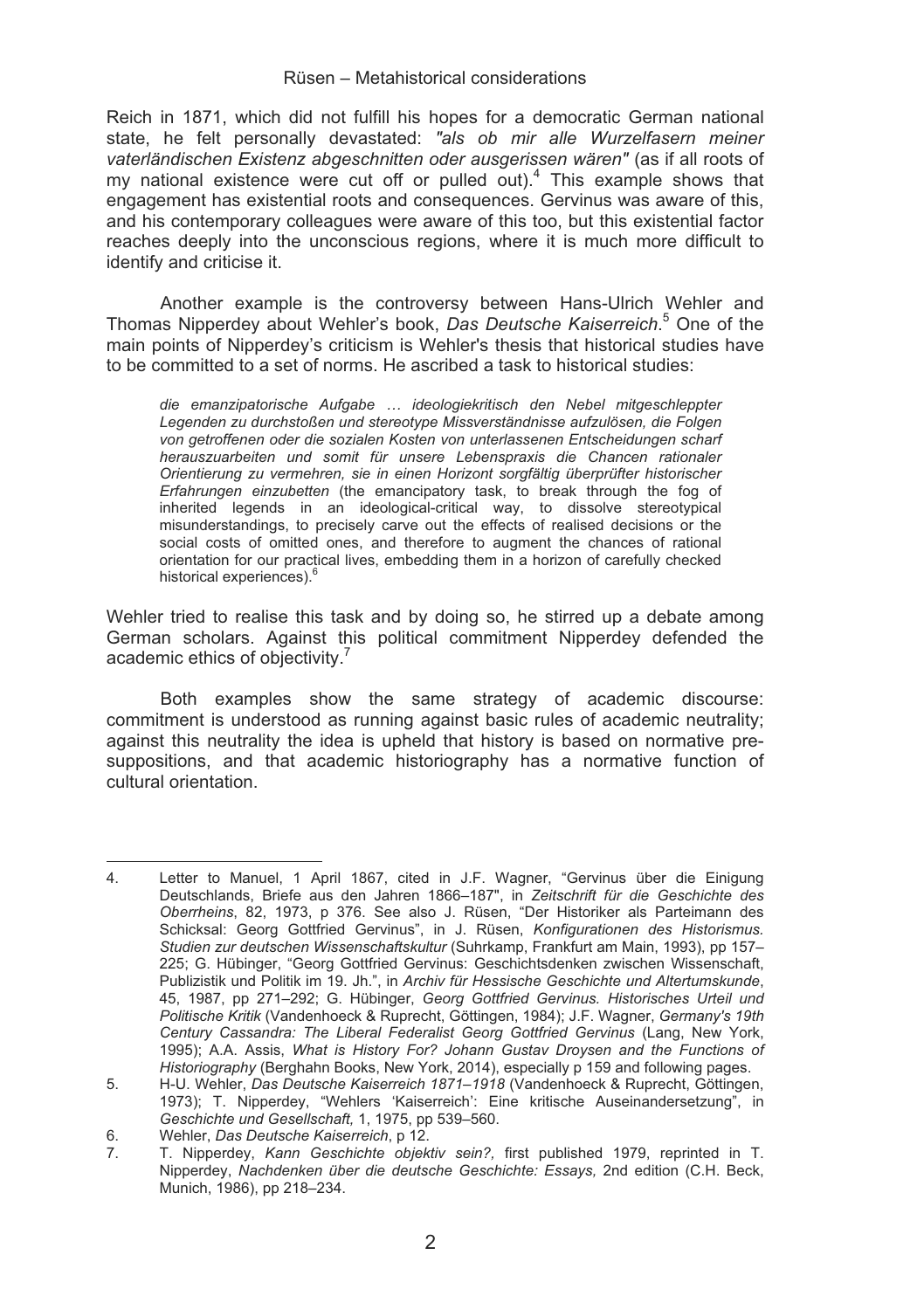The different way of presenting the past is evident, but is the juxtaposition of objectivity versus engagement convincing? In both cases it is rather easy to demonstrate that both representatives of objectivity show political inclinations and that their controversy reflects different political standpoints in the context of their work. Ranke, for example, in his inaugural lecture in 1836 in Berlin, explained that historical knowledge and political practice are systematically interrelated.<sup>8</sup>

So we have to accept that the difference of attitudes exists, but it does not represent mutually excluding principles of historical thinking. If this is true, we need a new understanding of engagement and its specific mode of doing history in contrast to other modes of doing the same history.

#### **The logic of historical thinking**

-------------------------------------------------

In order to bring about such a new understanding, it is necessary to analyse the logic of historical thinking, that is, to ask for the basic principles of historically making sense of the past. Before I thematise historical studies and its related historiography I would like to descend to a deeper level, namely to the fundamentals of historical thinking in general. Here we can identify five principles of making sense of, or giving meaning to the past:

- The need for orientation in the temporal dimension of human life, particularly for coming to terms with the experience of contingency.
- The concept of understanding the past as history.
- Abiding by the rules for disclosing the perception of the past.
- Adopting established forms of representing the interpretation of the past;
- Using the representation of the interpreted past in the historical culture of the present.<sup>9</sup>

Every single principle is necessary and all of them together are sufficient to constitute historical thinking as a mental process. Their interrelationship is a dynamic reciprocity. Realising this complexity explains why engagement in the form of being entangled in practical life is a constitutive element of historical thinking in general. It begins with orientation-needs and ends with guidelines for the practical use of historical knowledge, thus placing individuals and peoples in the temporal dimension of their lives. One of the most important procedures of this orientation is related to the identity of the people: Historical thinking is a necessary element of answering the question of who they are.

In this broad and fundamental context the meaning of engagement as a specific way of doing history refers to partisanship in describing topical conflicts historically. Engagement has often been attributed to the meaning of onesidedness, and as such it is generally criticised as violating the fundamental truth criteria and moral standards of the historian.

<sup>8.</sup> L. von Ranke, *Über die Verwandtschaft und den Unterschied der Historie und der Politik*, *Sämtliche Werke*, vol. 24, *Abhandlungen und Versuche* (Duncker & Humblot, Leipzig, 1877), pp 280–293.

<sup>9.</sup> See J. Rüsen, *Historik: Theorie der Geschichtswissenschaft* (Böhlau, Cologne, 2013), pp 68 and following pages.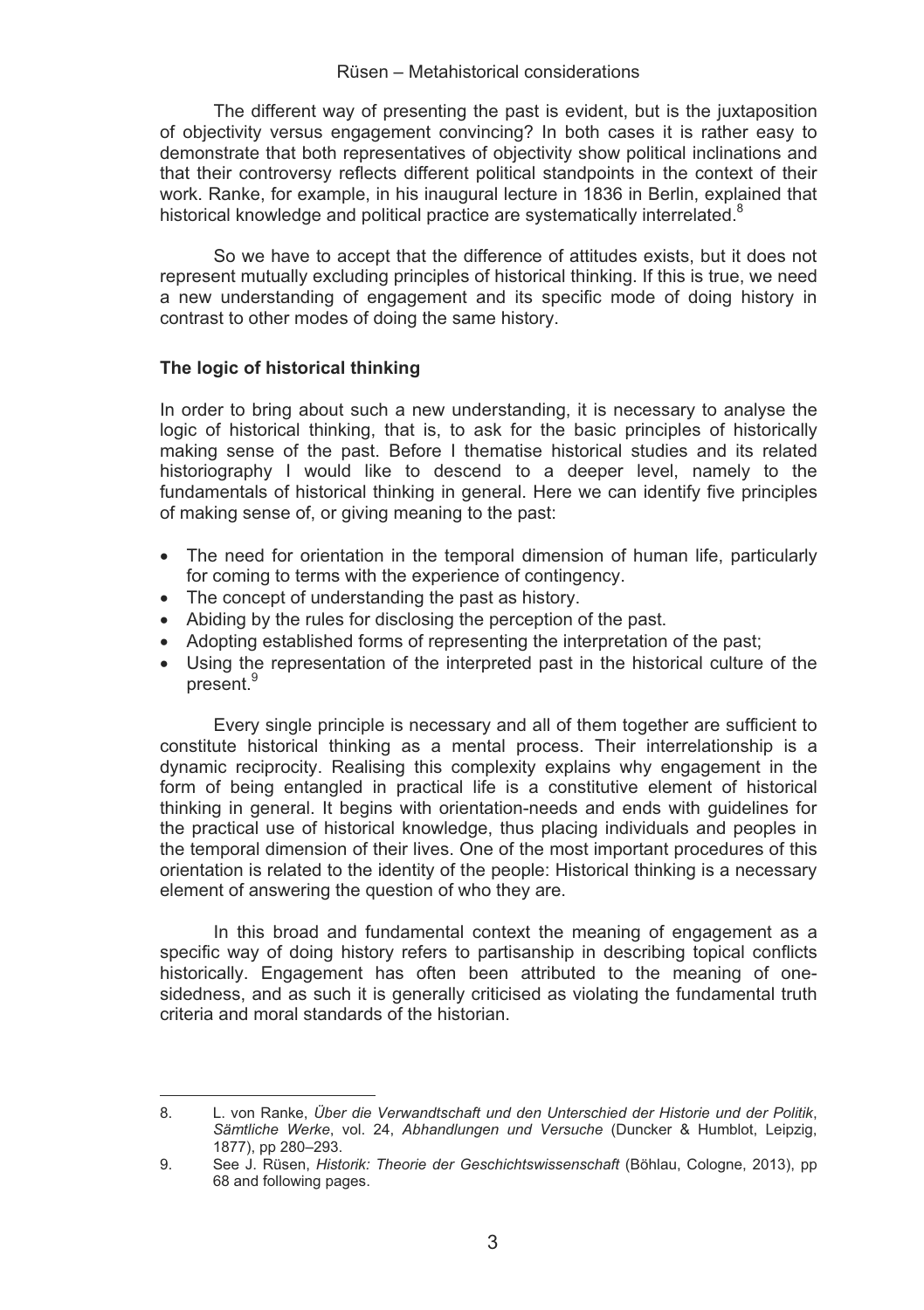## **Practice and cognition: the rationality of historical studies**

In the context of academisation and professionalisation of historiography, engagement has received its specific modern meaning as fundamentally running against basic standards of historical thinking. The decisive factor of this "scientific" way of doing history is the method of historical research. It brings methodical rationality into historical thinking and with it the five principles of making sense of the past change their character. In other words, with reference to our five principles,

- needs of orientation change into interests in cognition;
- concepts of historical understanding change into (reflected) frames of interpretation (or "theories");
- rules for treating the sources change into methods of historical research;
- forms of representation integrate rational explanations;
- functions of orientation gain elements of practical reason.

Does this "rationalisation" of historical thinking exclude any engagement? Professional historians have tended to make a claim for "objectivity", thus answering this question with a clear "No!" By "objectivity" they understand that their statements about the past can be intersubjectively tested by empirical evidence and logical coherence of explanation. This claim for intersubjectivity has good reasons, but it does not bring about neutrality of historical knowledge in its relationship to practical life.<sup>10</sup> Neutrality would mean that the interrelationship between the five factors of historical meaning would be split into two halves: needs for and function in orientation on the one hand; and the task of the remaining three factors on the other. But this split is logically impossible since historical thinking. even in its academic form, remains rooted in practical life, although it provides more distance from it. Therefore the term "neutrality" is misleading. Instead, the term "intersubjectivity" is more appropriate: Intersubjectivity does not negate engagement, but gives it a specific form. It subjugates it under the rule of giving reason for its normative (mainly political) claims, and this reason is embedded in historical knowledge as a result of methodical research.

History as a matter of methodical research is an issue of cognition. Historical studies distinguishes itself from other practices, other methods, of doing history by an elaboration of rationality. But the complex interrelationship of the five constitutive factors of historical meaning shows that this rationality is only one dimension of making sense of the past; there are others besides. There are others which cannot be denied in understanding what historical studies are about.

### **Five dimensions of historical culture**

------------------------------------------------

These further dimensions come into view, when we go back to the fundamental constitution of historical sense generation. They are displayed depending on the

10. See T.L. Haskell, *Objectivity is Not Neutrality: Explanatory Schemes in History* (The Johns Hopkins University Press, Baltimore, 1998).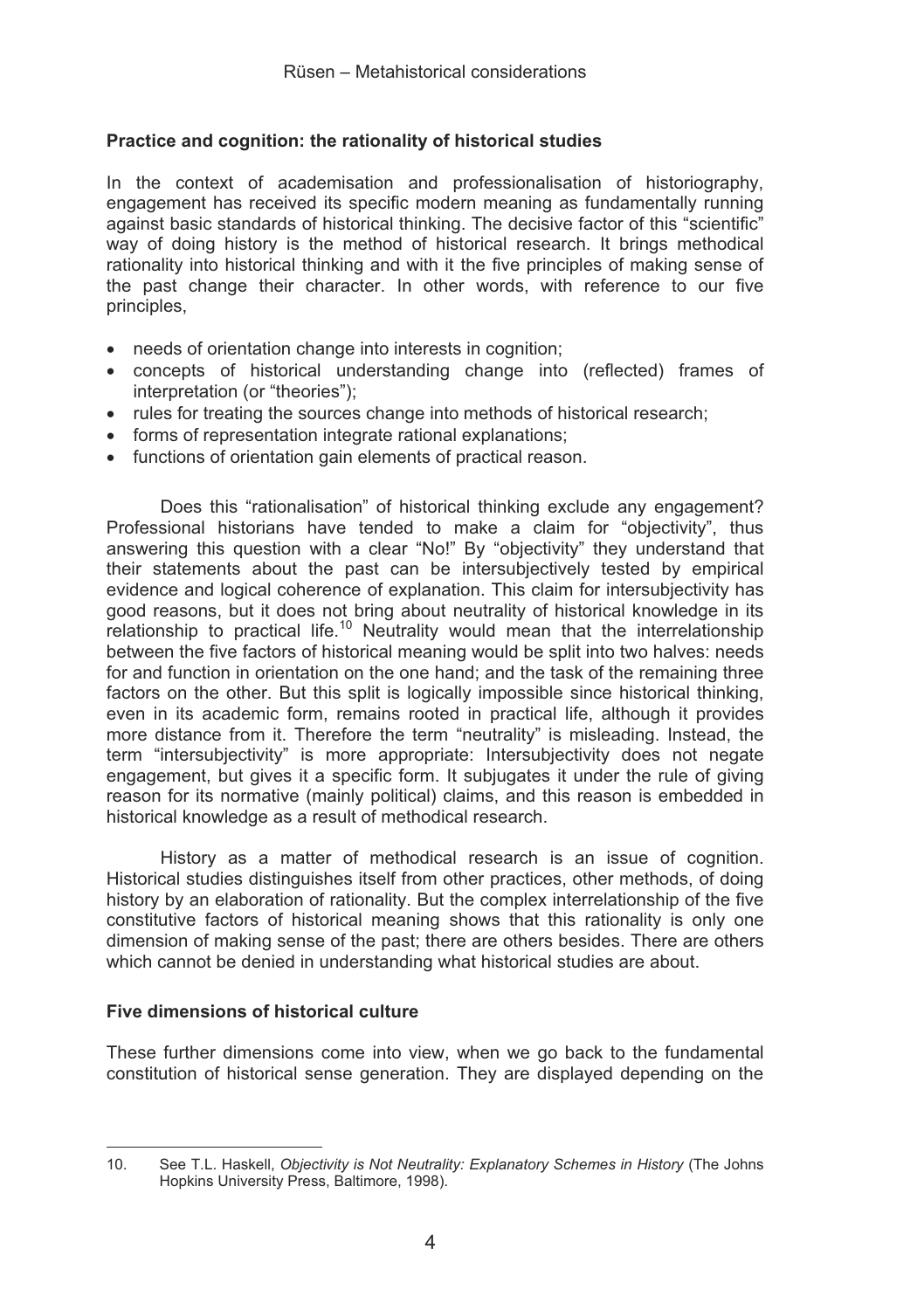perspective within which historical thinking is used and reflected. Let me enumerate the five (most) important ones:<sup>11</sup>

- In the cognitive dimension, history is done as an issue of thinking, guided by the idea of truth.
- In the aesthetic dimension, history is an issue of sensual perception, guided by the idea of beauty.
- In the political dimension, history is an issue of power and domination, guided by the idea of legitimacy.
- In the ethical dimension, history is an issue of evaluation (normative assertiveness) guided by the idea of good and evil.
- In the religious dimension, history is an issue of belief guided by the idea of redemption.

All these dimensions are interrelated. In modern times the religious dimension is confronted with a strong secularism in civil society. But it has not vanished, instead it has recruited different manifestations, one of them being a secular (inner-worldly) form of redemption (like Marxism).<sup>12</sup> In the academic field of historical thinking, secularism is necessary, but is has an open flank to the experience of and reference to transcendence.<sup>13</sup>

Vis-à-vis these manifold dimensions and their interrelatedness "engagement" gains a manifold meaning. In general it is not more than a qualification of the interrelatedness, in which one of the dimensions dominates the others. Traditionally the *political* one stands out. In this case engagement might lead to political partisanship as a dominant factor in the web of the complex procedure of making sense of the past. Cognition and representation could serve political aims; cognition might become one-sided or even ideological; the form of historical representation might come close to propaganda; and the forces of religious belief might become weapons in the struggle for power.

A historical example of this one-sidedness in historical thinking is Johann Gustav Droysen's *Geschichte der preußischen Politik*. 14 When working with the sources for this work Droysen refused to use non-Prussian archives.<sup>15</sup> He deliberately chose the Prussian standpoint in order to support the foundation of the

-------------------------------------------------

11. This distinction is a "construction". It is easily possible to present other dimensions like the ideological or the psychological one (the latter with the important factor of unconscious elements and factors of making sense of the past). See J. Rüsen and J. Straub (eds), *Die dunkle Spur der Vergangenheit. Psychoanalytische Zugänge zum Geschichtsbewußtsein, Erinnerung, Geschichte, Identität,* vol. 2, (Suhrkamp, Frankfurt am Main, 1998). See also English edition: *Dark Traces of the Past: Psychoanalysis and Historical Thinking* (Berghahn Books, New York, 2010); M. Klüners, *Geschichtsphilosophie und Psychoanalyse* (V & R unipress, Göttingen, 2013).

<sup>12.</sup> See G. Küenzlen, *Der neue Mensch. Eine Untersuchung zur säkularen Religionsgeschichte der Moderne* (Suhrkamp, Frankfurt am Main, 1997).

<sup>13.</sup> See J. Rüsen, "Zivilgesellschaft und Religion: Idee eines Verhältnisses", in J. Rüsen, *Kultur macht Sinn. Orientierung zwischen Gestern und Morgen* (Böhlau, Cologne, 2006), pp 227– 239.

<sup>14.</sup> J.G. Droysen, *Geschichte der preußischen Politik*, 14 vols (Veit, Berlin, 1855–1886).

<sup>15.</sup> See W. Nippel, "Zum Kontext von Droysens Geschichtstheorie", in S. Rebenich and H-U. Wiemer (eds), *Johann Gustav Droysen. Philosophie und Politik: Historie und Philologie* (Campus, Frankfurt am Main, 2012), pp 337–391, especially p 369.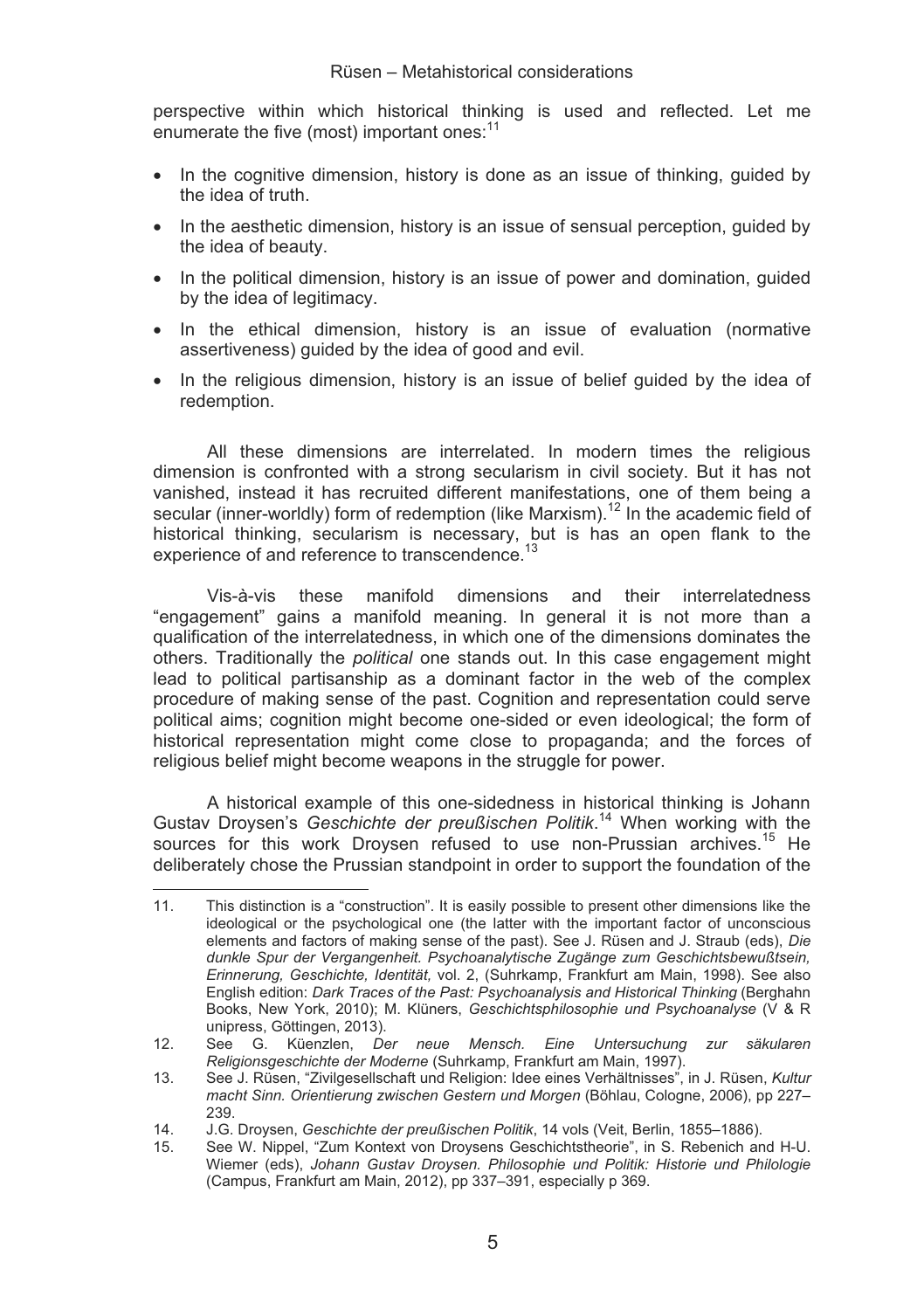German national state under the leadership of Prussia. This is a clear case of violating basic methodical rules of getting solid knowledge out of the relics of the past in favour of legitimating a strategy of politics by historical argumentation.

*Political* commitment is only one form of engagement. Another is the *cognitive* form. Here knowledge and cognition and related truth-claims dominate historical thinking despite and even against all other qualifications. Therefore it rather often may go along with a boring presentation,<sup>16</sup> an a-political attitude, a lack of moral commitment and ignorance concerning the role of transcendence in human life. Encyclopaedias are good examples for this dominance of knowledge in presenting the past. $17$ 

By the *aesthetic* commitment, the work of making sense of the past concentrates on the formal quality of presenting it. It may lead to an aestheticism, which doesn't care very much about the solidity of facts and the explanatory power of interpretation, thus ignoring the political relevance of historical thinking. This is very often the case when history is presented in the cinema. The well known film *Schindler's List* (1993), for example, changed the character of one of its heroes (Itzhak Stern) against all the facts in order to comply with the rules of entertainment that there be a clear-cut, black and white painting of friend and foe or hero and rascal. A remarkable case of aesthetising history are the films by Hans-Jürgen Syberberg, especially *Hitler, ein Film aus Deutschland* that appeared in 1977.<sup>18</sup>

*Ethical* commitment strengthens the normative elements in historical thinking. In this case historical experiences may mainly function as a source for insight into the effectiveness and applicability of ethical rules in and for practical life. It may reduce empirical evidence to a mere illustration of the validity of these rules, giving political attitudes a moralistic form and thereby ignoring the proper weight of politics with its fundamental difference from morality. It may also dissolve religion into the normative dimension of inner-worldly human life, thus ignoring its fundamental reference to a divine transcendent world.

The dominance of ethics in historical interpretation characterizes a widerspread type of making sense of the past: the exemplary one. Cicero characterised it by the slogan "*historia vitae magistra*".19 A recent example for ethical commitment (and its inclination to one-sidedness) is Fritz Fischer's book *Griff nach der Weltmacht* (1961),20 in which the politics of Germany are made responsible for the outbreak of World War I. This book can be understood as a German historian´s moral self-accusation, one by someone who wants to compensate for his earlier commitment to the Nazi regime.

---------------------

-------------------

<sup>-</sup>-------16. Like many PhD theses.<br>17. I mention only one: H.

<sup>17.</sup> I mention only one: H. Cancik, H. Schneider and M. Landfester (eds), *Der Neue Pauly. Enzyklopädie der Antike, Jubiläumsausgabe* (Metzler, Stuttgart, 2007), *Das klassische Altertum und seine Rezeptionsgeschichte*, 13 vols, *Altertum* A-Z, 5 vols, *Rezeptions- und Wissenschaftsgeschichte*, 1 vol. Register.

<sup>18.</sup> S. Friedländer*, Kitsch und Tod. Der Wiederschein des Nazismus* (Hanser, Munich, 1986); and English edition, *Reflections on Nazism: An Essay on Kitsch and Death* (Indiana University Press, Bloomington, 1984).

<sup>19.</sup> De Oratore II, 36<br>20. F. Fischer. Griff

<sup>20.</sup> F. Fischer, *Griff nach der Weltmacht. Die Kriegszielpolitik des kaiserlichen Deutschland 1914–18* (Droste, Düsseldorf, 1961).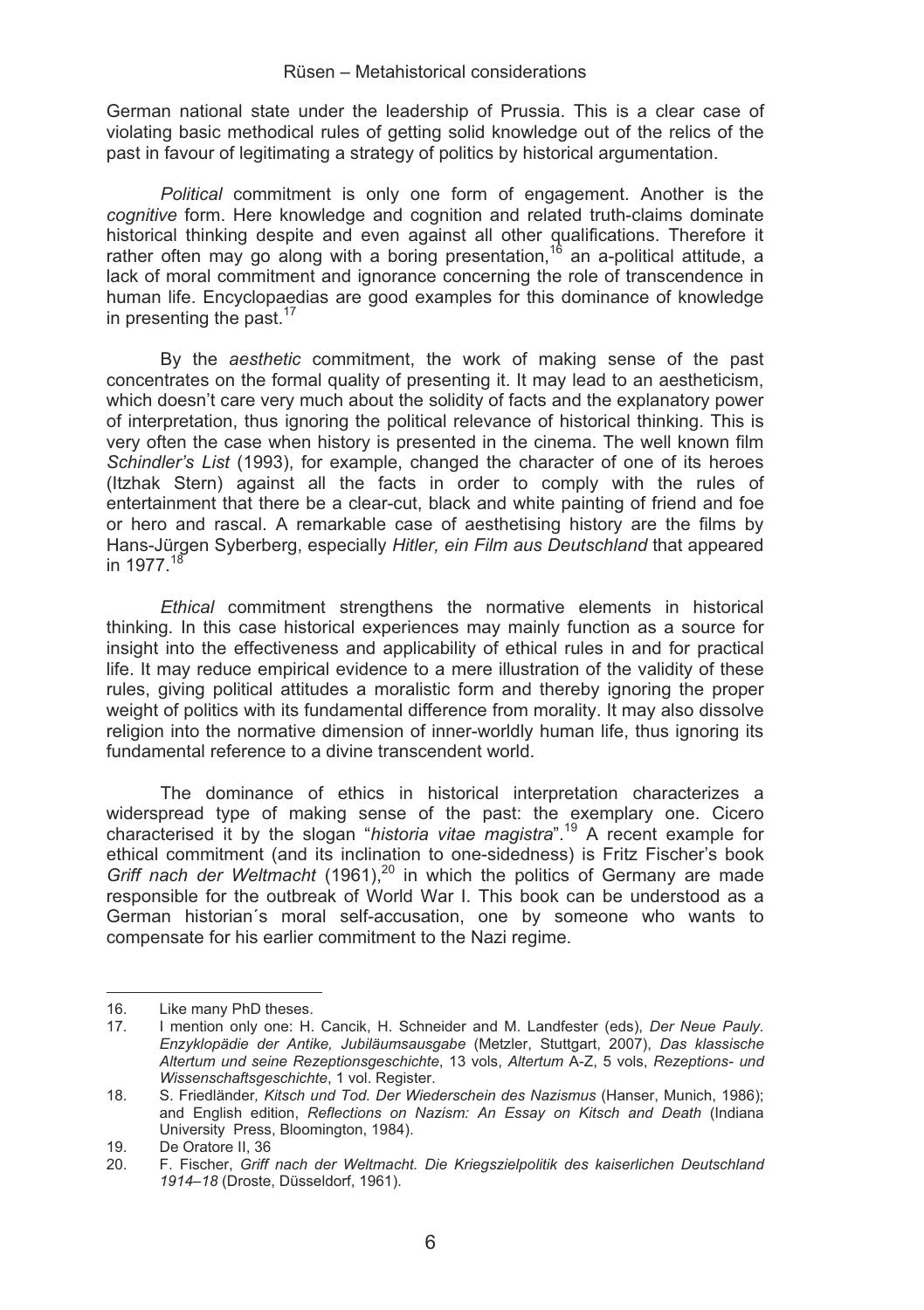*Religious* commitment stresses the role of history in articulating the belief in transcendent factors in human life-orientation. It introduces the sacred into the experience and interpretation of the past. Examples of this engagement (to a very different extent) can be found in church history written by theologians. Outside this academic level, religious commitment may suffer from a much higher degree of one-sidedness. It might set aside the other sense criteria in favour of theocracy in politics; dogmatism in cognition; and rhetorical constraints in representation.

As a result of this differentiation of engagement, I would like to emphasise the fact that the usual juxtaposition of engaged and non-engaged historiography is too simple. This is true for the academic historical discourse as well. In a certain sense every historical presentation is engaged, since it includes a constitutive relationship to practical life – in a more or less mediated way. I depends upon the extension and the way of this mediation, whether we address it as engaged or not engaged ("neutral" would be a misleading notion since it ignores the rootedness of historical thinking in practical life and the constitutive role the points-of-view play in the tensions of this life when it comes to making sense of the past by presenting it as history).

The traditional contrast between engaged and non-engaged historiography is an indicator of the extent to which the political dimension of doing history is explicated or hidden. A strict refutation of politics in general is logically impossible, since political points of view are always effective in the conceptualisation of the framework of historical interpretation and in the forms of representing historical knowledge. This applies as well to addressing orientation problems in the context of historical thinking.

Nevertheless, it makes sense to use the distinction between engaged and non-engaged historiography. It can be used to characterise an *unbalanced relationship between the different dimension*s. I have already described this specific constellation in my presentation of the five dimensions. But what does "unbalanced" mean? There is no sixth (meta-)dimension which determines the relationship of the other five. All dimensions have their own right and role in doing history. There is a "natural" tendency of the sense criteria, which constitute the single dimension as dominant or sub-dominant; and this tendency is effectively realised in different forms of historical representation in the wider and complex field of historical culture. But being dominant can be realised in (logically) different ways: either at the cost of others or by respecting their sense making peculiarity.

The problematic side of engagement becomes visible if one dimension limits, hinders or even contradicts the deployment of sense and meaning in the others. This is even possible when the cognitive dimension is dominating. In this case it is possible that cognition becomes ideology, for example by changing political legitimacy into cognitive truth, aesthetics into propagandistic forms, morality into ideology, and religious desires into innerwordly predictions.

### **The role of historical studies in historical culture**

Historical studies are committed to the dominance of cognition. If it avoids the possibility of ideological engagement and does not suppress the sense criteria of its political, moral, and aesthetic dimensions, it can contribute to the historical culture of its time in different ways: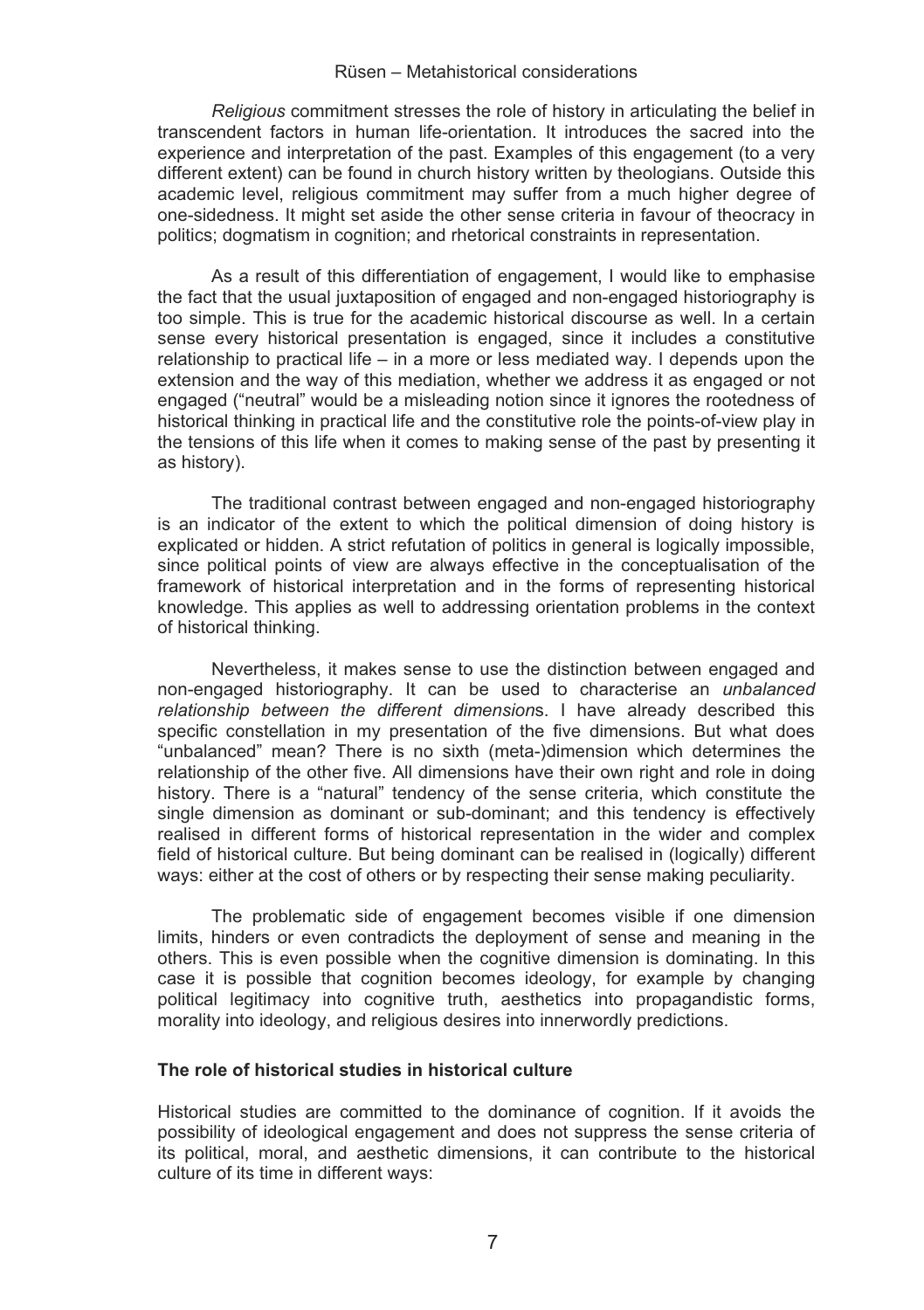- It is able to accomplish the knowledge of the past by research. Research brings about new knowledge, and its method of interpretation enriches this knowledge with explanatory power. By this knowledge it introduces an element of intersubjective plausibility into the politics of memory.
- It enables people to use this knowledge to criticise problematic historical legacies, and it empowers the argumentative forces in the minds of its addressees by the discoursive dynamics of reasoning. So it may strengthen the power of reason in cultural orientation.

One of the most problematic practical functions of historical thinking is its ethnocentric formation, by which it might support and strengthen the self-esteem of those people to which the historians themselves belong. Engagement can be observed as a means of ethnocentrism.

Concerning this danger, historical studies very often serve the needs for an un-balanced historical identity. Its methodical rationality includes the issue of forming historical identity, which belongs to the constitutive factors of historical sense making. The ruling (methodical) idea of intersubjectivity can be applied to the way in which history thematises the concept of identity. In doing so, it may overcome the unbalanced relationship between self and the other. There is always the danger of ethnocentrism luring to give this relationship an asymmetrical structure. This might lead to aggression and violence in the process of selfasserting one's own people in its relationship to other. The idea of intersubjectivity brought into historical culture may overcome this dangerous potential when using history for the practical purpose of identity formation.

#### **Counter engagement**

------------------------------------------------

Engagement seems to be the historians' activity when using history for practical (mostly political) purposes. Its one-sidedness therefore needs an antidote: a more careful observance of the past. But this is only one perspective in which engagement in history has to be analysed and treated. A completely different one has not yet been granted the attendance it needs: It occurs when historical thinking is "moved by the past".<sup>21</sup> Now engagement is the consequence of the determination of present-day thinking about the past by the past itself. This determination has not taken place in the past, but it has done so under conditions of present-day culture as the results of past developments. In this context historical thinking may be seen as an outcome of repetition compulsion (to use the psychoanalytical term).

Unsolved problems, open wounds, traumatic events in the past condition the historians' viewpoint of them in a more or less unconscious way. So it might happen that the history of this past reproduces the one-sidedness of people in conflicts of the past. A speaking example is the distinction of perpetrators and victims. This distinction is necessary, of course, to characterise a constellation of people in past events (besides the bystanders, profiteers, opponents and other groups). But when writing a history of this constellation by using it as a

<sup>21.</sup> E. Runia, *Moved by the Past: Discontinuity and Historical Mutation* (Columbia University Press, New York, 2014).